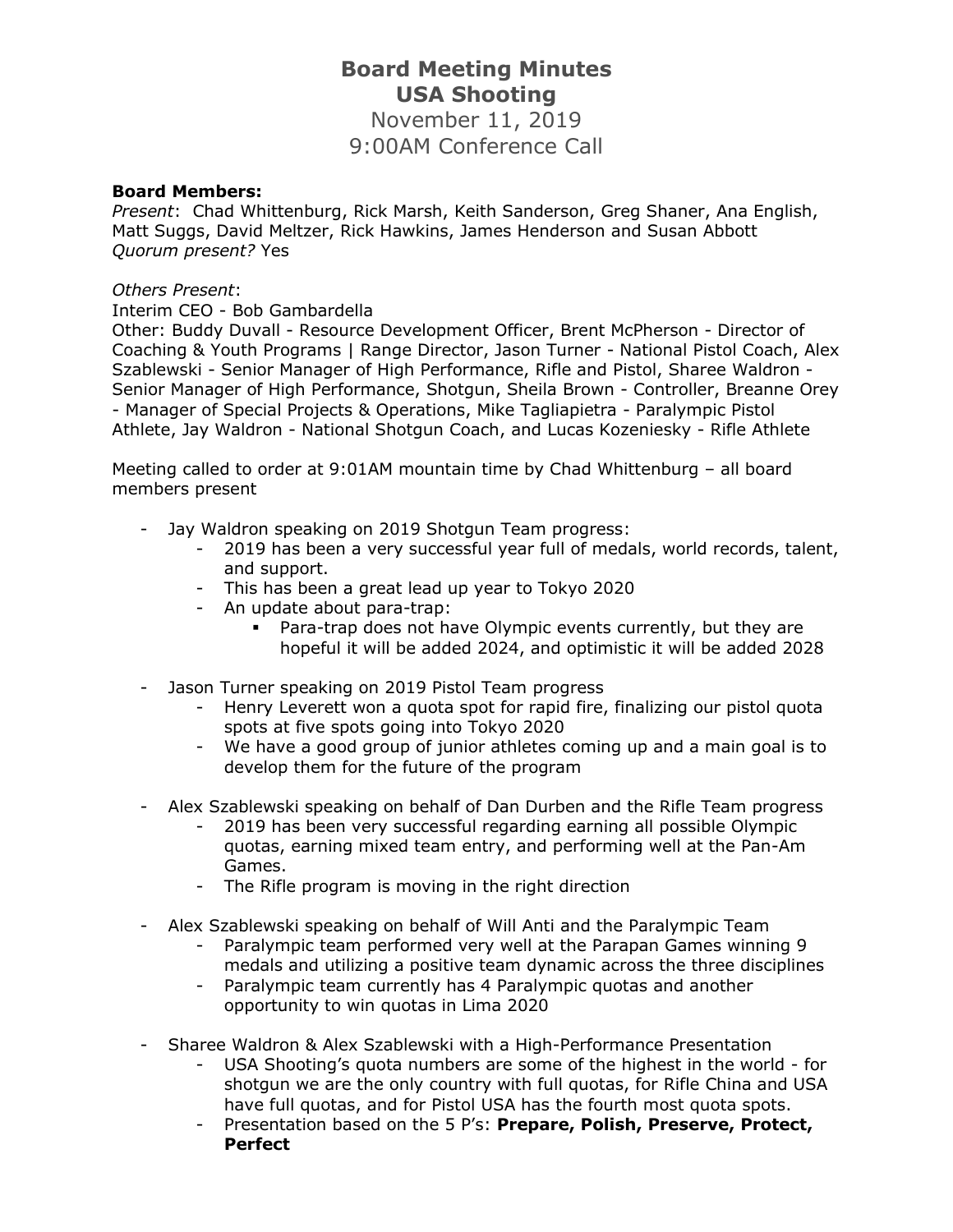- **Preparation** stage involves discussion about what training camps and competitions each discipline will attend leading up to the Olympic Games
- **Polish** stage involves the last two training camps before the Olympic Games at the USA Shooting Training Center and Changwon, Korea.
- **Perfect** stage involves attending the test event at the range in Tokyo where the Olympic games will be held to get a feel for that specific range and potentially stay longer after the test event for additional training at that range.
- **Preservation** stage involves working to maintain our National team athletes that we currently have to preserve our sport.
- **Protection** stage involves developing our junior competitors using training and resources to protect the future of our sport.
- For the future, our High Performance team (Alex, Sharee, Bob Gambardella, and Will Anti) are looking for ways to take our program to the next level.
- Alex Szablewski speaking on behalf of Jared Esquivel and USA Shooting Events
	- The rest of USA Shooting's schedule leading up to the Olympic games is very busy including Winter Airgun 2019 and 5 additional Olympic trials in 2020.
	- Winter Airgun 2019 will see a lot of athletes from all over the country and a few international competitors at our training center
		- We currently have the highest registration numbers in the history of hosting event so we are eager to put our best foot forward and utilize our best customer service skills at this event.
	- Chad Whittenburg comments:
		- Would like to see board members attending these events so the shooting community can have interaction with the USA Shooting Board
		- **EXECT** It is important for staff to take care of themselves during this busy scheduling time
- Bailee Jackson provided a one-page report regarding the status of USA Shooting Membership
- Brent McPherson speaking on behalf of himself, Bailee Jackson, and SafeSport progress
	- Bailee and Brent have been meeting with Sport: 80 to make the process of checking compliance with background checks and SafeSport training easier.
	- It is important to ensure that Certified Training Centers (CTCs) and Hillsdale are compliant with our policies as well.
- Buddy DuVall speaking about a Fundraising Report
	- Main focus at the moment is to re-establish relationships with our sponsors and start collecting missing pieces from existing contracts.
	- Need to keep in mind that some contracts offer cash, VIK, or a combination of both.
	- Some major prospects for 2020 include Burris, Peltor, Bass Pro Shop/Cabela's, Dallas Safari Club.
	- More goals are to continue networking with high-net worth donors and growing our donor program to help sustain our organization.
	- Moving forward, when athletes receive a gift from a donor or sponsor, they will send a thank you letter.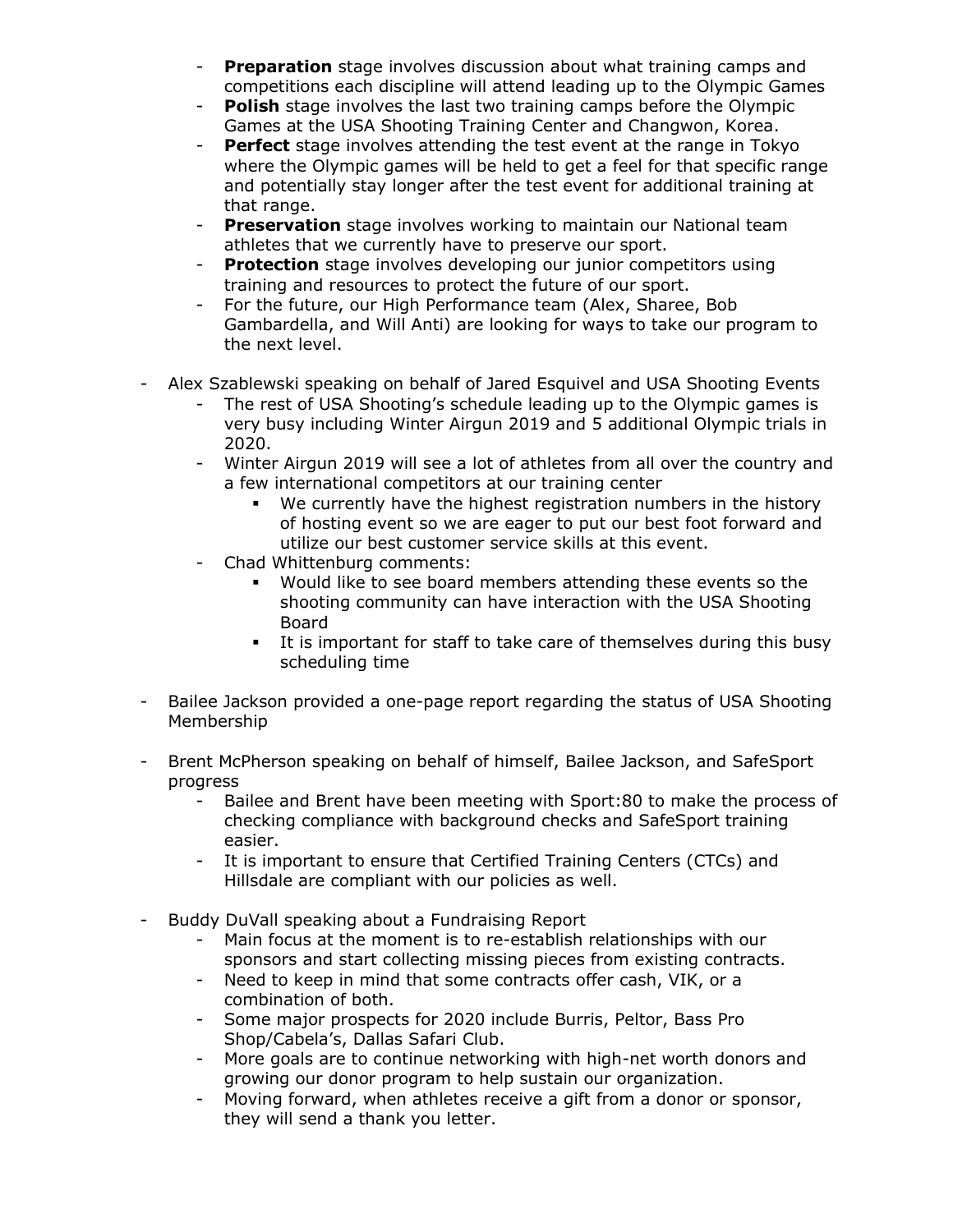- Ana English & Sheila Brown presenting a Finance Update
	- Financials have been updated up until the month of September 2019.
		- Ana English makes a motion to approve the financials for May September
		- Keith Sanderson seconds the motion
		- 9-0 unanimous vote to approve the May through September financials
	- Moving forward, the balance sheet will reflect the current financial situation by utilizing P&Ls, cash flow statements, and a balance sheet.
	- A main goal is to have 4 to 6 months of operating costs reserved.
	- We need to establish how to record VIK on the financials accurately so that it reflects product instead of cash.
- Bob Gambardella, Interim CEO, speaking about a 2020 Budget Presentation
	- The staff of USA Shooting has crafted a program workbook that includes athlete lists, 2020 schedules, goals, and budget points.
	- The 2020 budget should be completed by December for board approval before the Holidays.
- Chad Whittenburg speaking on Strategy moving forward
	- USA Shooting will receive a \$10,000 grant from the USOPC for a strategic planning meeting in which a membership survey that is being constructed by the USOPC and distributed early January\ will be evaluated in order to improve our organization.
	- Members of this group are anticipated to include 4 staff members, 4 athletes, 4 members from our grassroot programs, and members of the board totaling about 15 or 16 people with a goal to promote transparency.
- Bob Gambardella, Interim CEO, speaking on outlook for the future
	- Progress has been made to address systematic issues within our organization, but we still need to address some "cracks in the foundation" such as policies, procedures, job descriptions, etc.
	- The idea of rebranding our organization was discussed and well-received with the goal of separating "USA Shooting" with non-related social media issues and tags.
		- The USOPC will be rebranding the campus and the idea suggests we can rebrand simultaneously.
		- This rebranding calls a need for a new name of USA Shooting.
	- Excited about the future because of partnerships with Hillsdale College (currently working on a contract), Train the Trainer promotion, and developing our pipeline to be the lifeline of our organization.
- Questions / Open Discussion
	- Keith Sanderson
		- A revenue idea is to have billboards in front of military bases to encourage donations from military members and families.
		- A revenue idea is to have the opportunity for sponsors to fund a competition trip, like to a Jr. World Championship, and then allow that sponsor to be the team leader for that trip.
		- On behalf of Will Anti, Paralympic Coach and Manger:
			- Asks the board to consider committing to paying the rest of the team stipends if their performance exceeds expectations at the Paralympic games - this needs to be incorporated into the budget